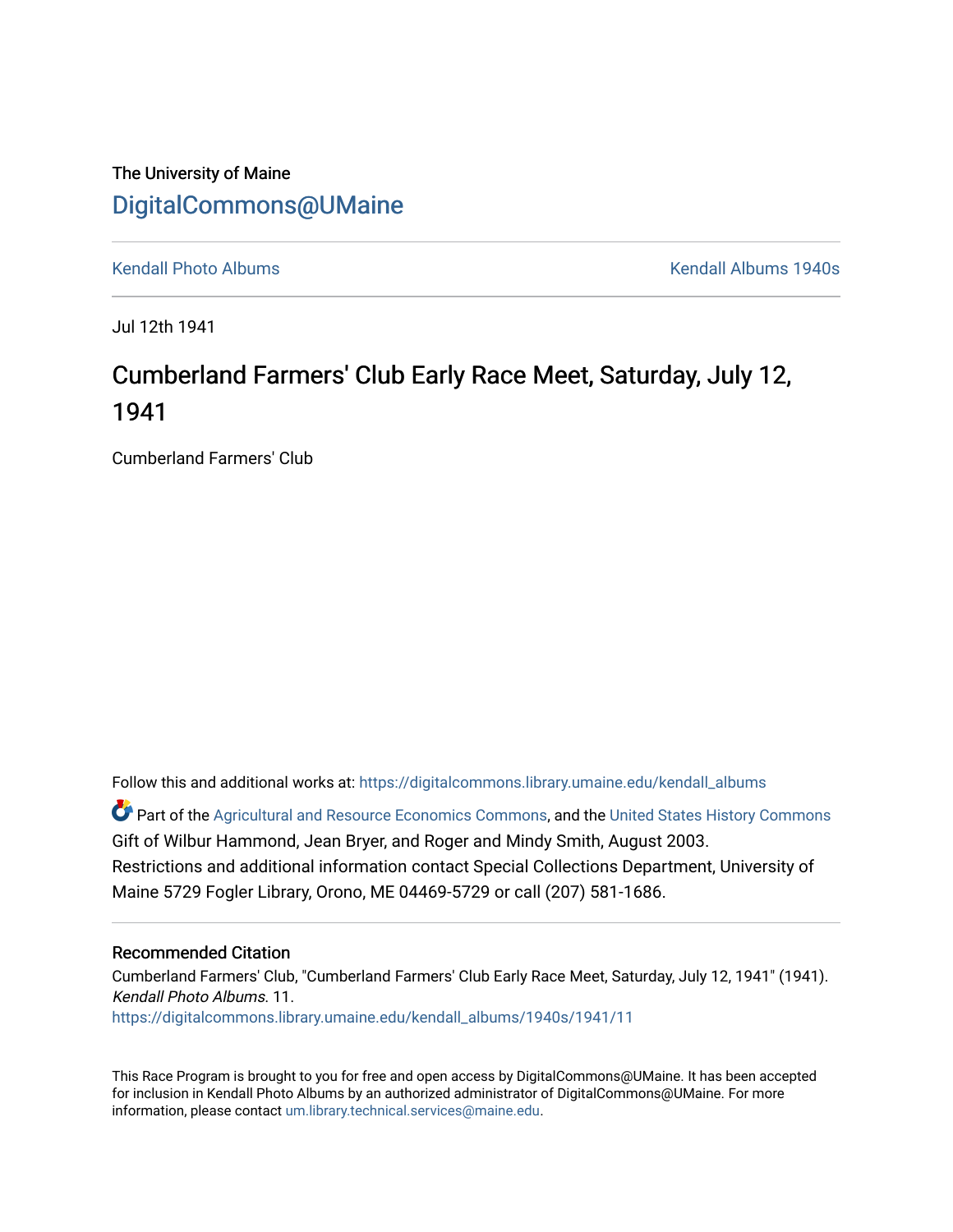

## **EARLY RACE MEET Saturday, July 12**

**RACING OFFICIALS**

Starting Judge Lawrence Haddock Presiding Judge Dr. H. S. Irish Associate Judge **Edwin T. Keller** Associate Judge Spinney Keller

**Timers** 

Howard Dyer **Fred Perkins** 

**MAINE RACING COMMISSION** Miles B. Mank, Portland Harold O. Pelley, Skowhegan Wm. A. Lumb, Biddeford

> **Director of Mutuels** Frank R. Witman



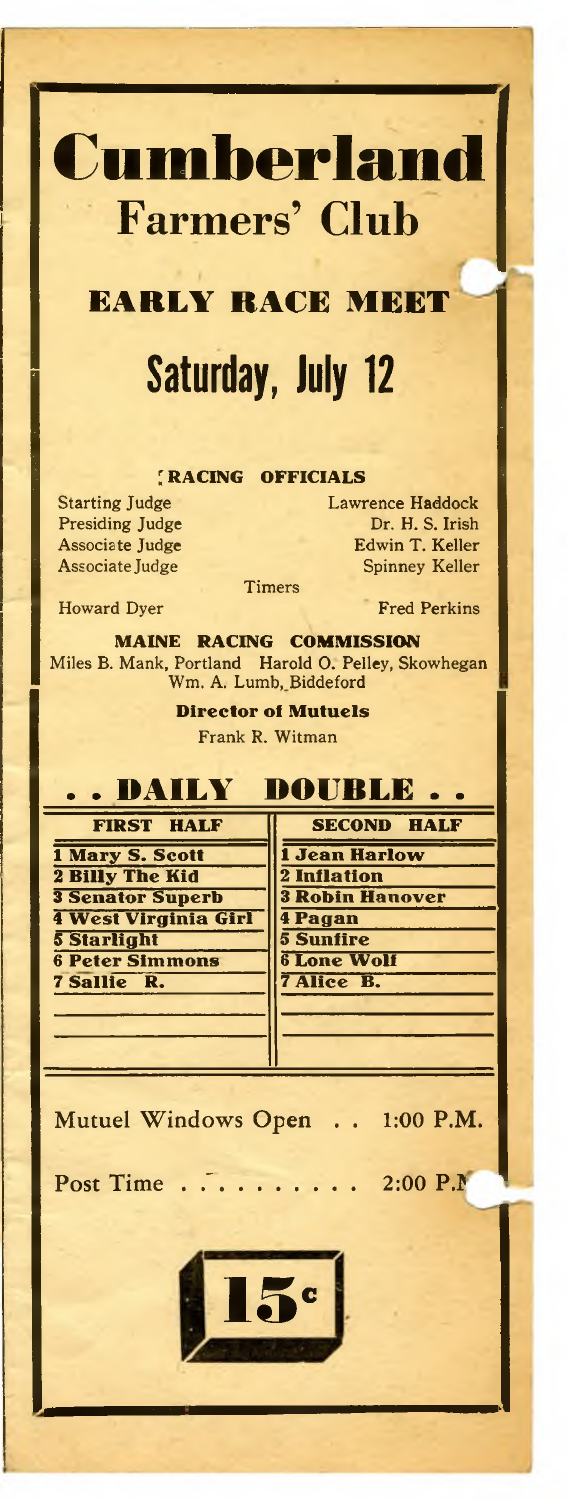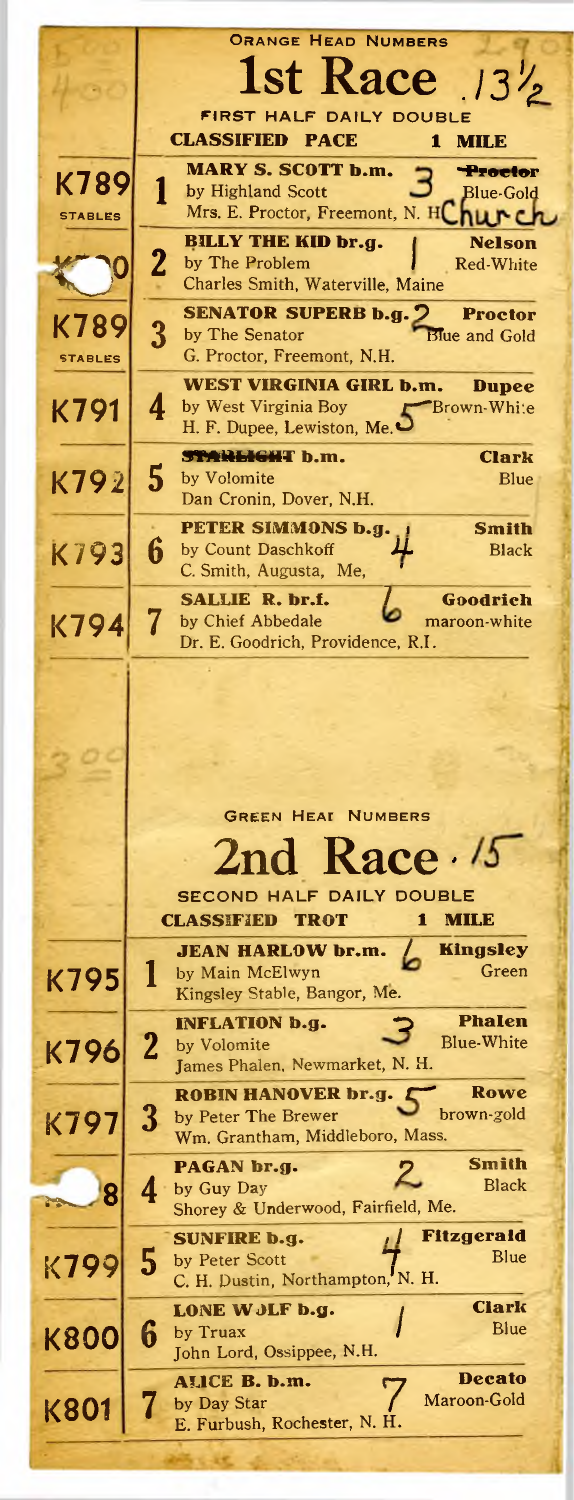|                        | <b>BLUE HEAD NUMBERS</b><br>3rd Race                                                                                                                                 |
|------------------------|----------------------------------------------------------------------------------------------------------------------------------------------------------------------|
| <b>K802</b>            | CLASSIFIED PACE, $\begin{bmatrix} 2 & 1 \end{bmatrix}$<br>MI<br><b>WINNIE HAL blk.m.</b><br>Bacon<br>by Wayne Hal<br>Silver-Orange<br>I. M. Lord, So. Windham, Maine |
| <b>K803</b>            | BEN HUR b.g.<br><b>Phalen</b><br>$\overline{2}$<br>by Benedict<br>Blue-White<br>James L. Phalen, Newmarket N. H.                                                     |
| K804                   | SIS ABBE br.m.<br><b>Church Jr.</b><br>3<br>by Siskiyou<br>Brown-Gold<br>Frank Church Jr., Cambridge, N.Y.                                                           |
| <b>K805</b>            | PETERS IDEAL blk.g.<br>Cousins<br>4<br>by Peter Dean<br>black-gold<br>G. H. Cousins, Fitchburg, Mass.                                                                |
| <b>K806</b>            | ROWDY BOY gr.g.<br>Rowe<br>5<br>by Happy Hal<br>brown-gold<br>F. Bellows, Boston, Mass.                                                                              |
| <b>K807</b>            | <b>MISS DODGE b.m.</b><br><b>Cleary</b><br>6<br>by Peter G.<br><b>Black-White</b><br>Peterson Bros., Cumberland, Maine                                               |
|                        | ORANGE HEAD NUMBERS                                                                                                                                                  |
|                        | $8\%$<br>th Race<br><b>CLASSIFIED PACE</b><br>1<br>MILB                                                                                                              |
| K808                   | <b>Peter Simmons</b><br>1<br>Smith                                                                                                                                   |
| <b>K809</b>            | <b>Starlight</b><br>$\overline{2}$<br>Clark                                                                                                                          |
| <b>K810</b>            | <b>West Virginia Girl</b><br>3<br>Dupee                                                                                                                              |
| K81<br><b>STABLES</b>  | <b>Senator Superb</b><br>Proctor                                                                                                                                     |
| K812                   | <b>Billy The Kid</b><br>5<br>Nelson                                                                                                                                  |
| K811<br><b>STABLES</b> | <b>Mary S. Scott</b><br>6<br>Proctor<br>Sallie R.                                                                                                                    |

**ON THE ELECTRICAL ODDS BOARD THE HIGH-EST IS 50-1 AND LOWEST 1-9. LOWEST PAY WILL BE \$2.20 FOR \$2.00 TICKET.**

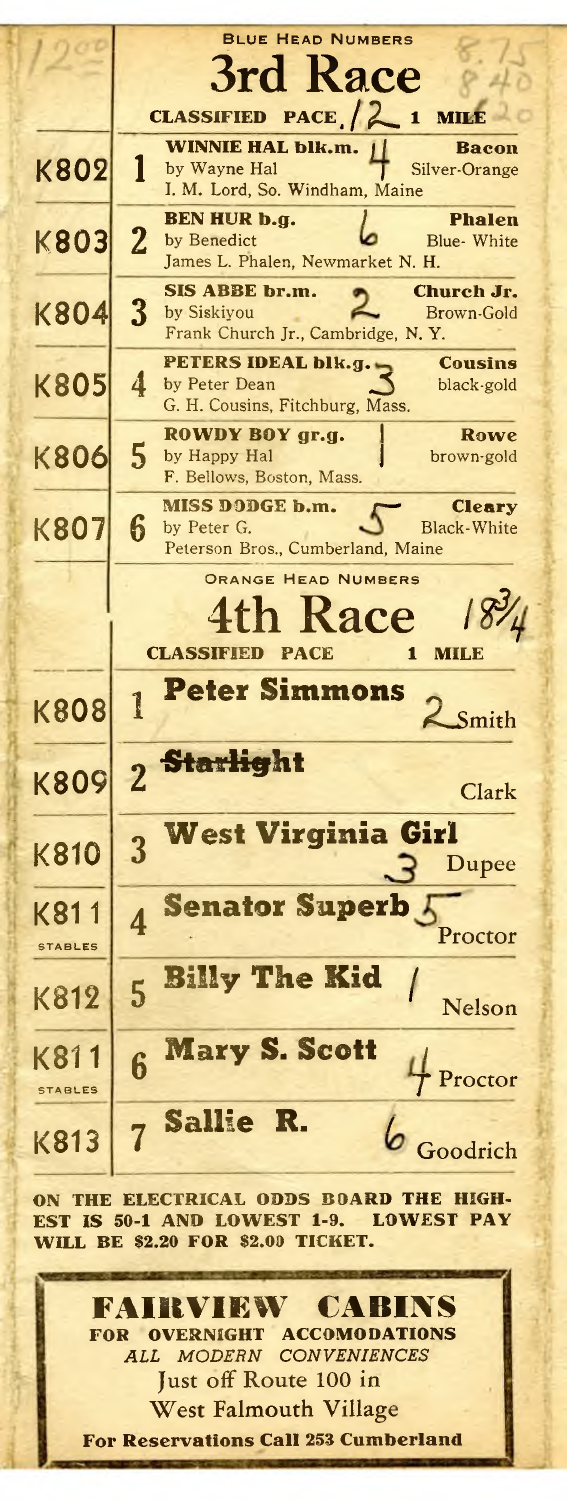|             | <b>GREEN HEAD NUMBERS</b>                     |
|-------------|-----------------------------------------------|
|             | Kace                                          |
|             | <b>CLASSIFIED</b><br>TROT<br>Л<br><b>MILE</b> |
| K814        | Alice B.<br>Decato                            |
|             | Pagan                                         |
| K815        | $\overline{2}$<br>Smith                       |
| K816        | <b>Sunfire</b><br>Fitzgerald                  |
|             | Inflation                                     |
| K817        | Phalen                                        |
| <b>K818</b> | <b>Robin Hanover</b><br>5                     |
|             | Rowe                                          |
| <b>K819</b> | <b>Lone Wolf</b><br>6<br><b>Clark</b>         |
| <b>K820</b> | <b>Jean Harlow</b><br>Kingsley                |
|             |                                               |
|             |                                               |
|             |                                               |
|             |                                               |
|             |                                               |
|             | <b>BLUE HEAD NUMBERS</b>                      |
|             | <b>6th Race</b>                               |
|             | <b>PACE</b><br><b>CLASSIFIED</b><br>1<br>мил  |
|             | <b>Ben Hur</b><br>1                           |
| K821        | Phalen                                        |
|             | <b>Winnie Hal</b><br>$\overline{2}$           |
| K822        | Bacon                                         |
|             | <b>Peters Ideal</b><br>3                      |
| K823        | Cousins                                       |
| K824        | <b>Rowdy Boy</b><br>$\overline{\mathbf{4}}$   |
|             | Rowe                                          |

**Miss Dodge**

**Sis Abbe**

Rowe

**Cleary** 

Church Jr.

K824

K825 5

K826 6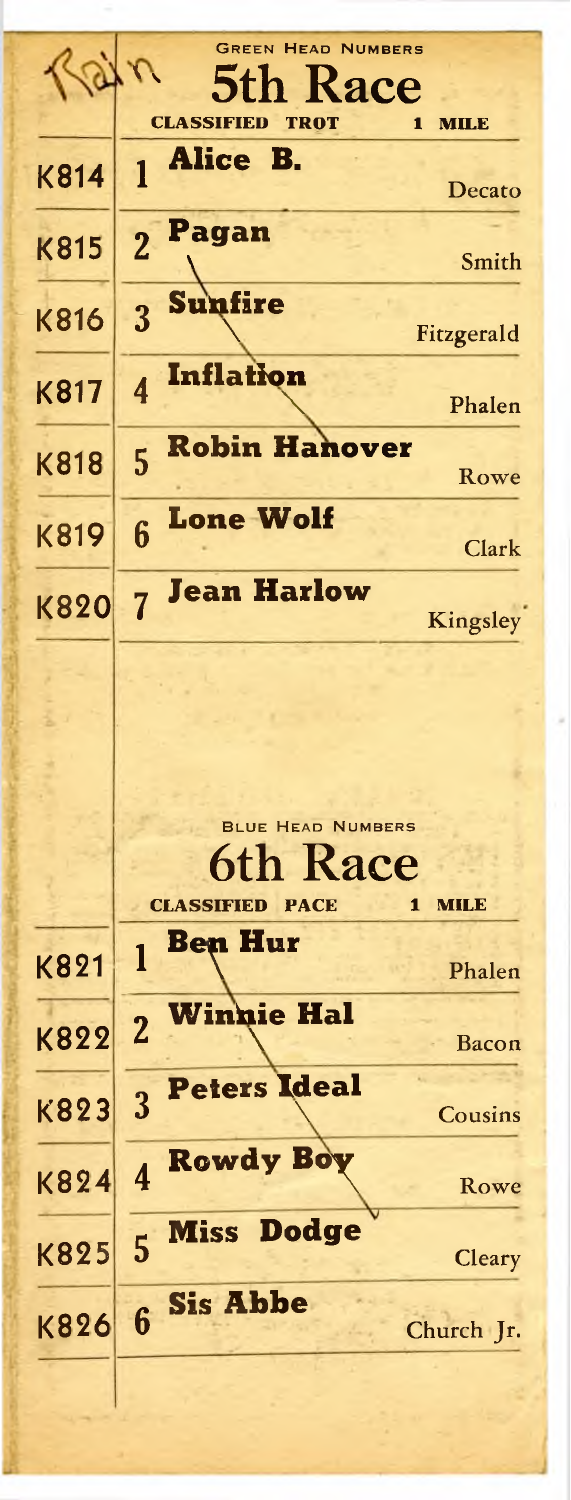|             | <b>RED HEAD NUMBERS</b>                                                                          |
|-------------|--------------------------------------------------------------------------------------------------|
|             |                                                                                                  |
|             | <b>7th Race</b>                                                                                  |
|             |                                                                                                  |
|             | <b>CLASSIFIED</b><br><b>PACE</b><br><b>MILE</b><br>1                                             |
|             | <b>DALEWYN b.m.</b><br>Cameron                                                                   |
| K827        | I<br>by Abbedale<br>Green                                                                        |
|             | George Pierce, Groton, Mass.                                                                     |
|             | BILLY br.g.<br><b>McLaughlin</b>                                                                 |
| K828        | $\mathbf{z}$<br>by Volomite<br>black-red<br>Mrs. H. McLaughlin, Ft.Fairfield, Me.                |
|             | <b>ELOISE DIRECT br.m.</b>                                                                       |
|             | 3<br>by The King Direct                                                                          |
| K829        | Paul Preston, Rutland, Vt.                                                                       |
|             | <b>MARGARET'S SUN b.g.</b><br>Angel                                                              |
| <b>K830</b> | by Kalmuck<br>4<br>Green-White                                                                   |
|             | F. Angel, Pascoag, R.I.                                                                          |
|             | <b>STAR GALE br.g.</b><br><b>Church Jr.</b>                                                      |
| K831        | 5<br>by Wy-Drad<br>Brown-Gold                                                                    |
|             | Frank Church, Jr., Cambridge, N.Y.                                                               |
|             |                                                                                                  |
|             |                                                                                                  |
|             |                                                                                                  |
|             |                                                                                                  |
|             |                                                                                                  |
|             |                                                                                                  |
|             |                                                                                                  |
|             |                                                                                                  |
|             |                                                                                                  |
|             |                                                                                                  |
|             |                                                                                                  |
|             | <b>ORANGE HEAD NUMBERS</b>                                                                       |
|             | <b>8th Race</b>                                                                                  |
|             |                                                                                                  |
|             |                                                                                                  |
|             | <b>FREE FOR ALL TROT</b><br><b>Mile</b><br>1                                                     |
|             | <b>IOSOLA'S McELWYN b.m.</b><br>Phalen                                                           |
| K832        | ı<br>by Mr. McElwyn<br>Blue-White<br>James Phalen, Newmarket, N. H.                              |
|             |                                                                                                  |
|             | <b>DILLON AUBREY b.h.</b><br><b>Church Sr.</b><br>$\boldsymbol{2}$<br>by Red Aubrey<br>Blue-Gold |
| K833        | Frank Church Sr., Hudson Falls, N.Y.                                                             |
|             | PETER MCKINNEY b.g.<br><b>Avery</b>                                                              |
| K834        | 3<br>by Forefeather<br>white                                                                     |
|             | Frank Noble, Eton, N.B.                                                                          |
|             | <b>CALUMET EUCLID ch.g.</b><br>Wathen                                                            |
|             | 4<br>by Guy Abbey<br>Brown-Gold                                                                  |
| K835        |                                                                                                  |
|             | Dr. G. Rossman, Portland, Maine                                                                  |
|             | <b>AFTON</b> b.g.                                                                                |
| K836        | 5<br>by McGregor The Great<br>Green                                                              |
|             | Paul Preston, Rutland, Vermont                                                                   |
|             |                                                                                                  |
|             |                                                                                                  |
|             |                                                                                                  |
|             |                                                                                                  |